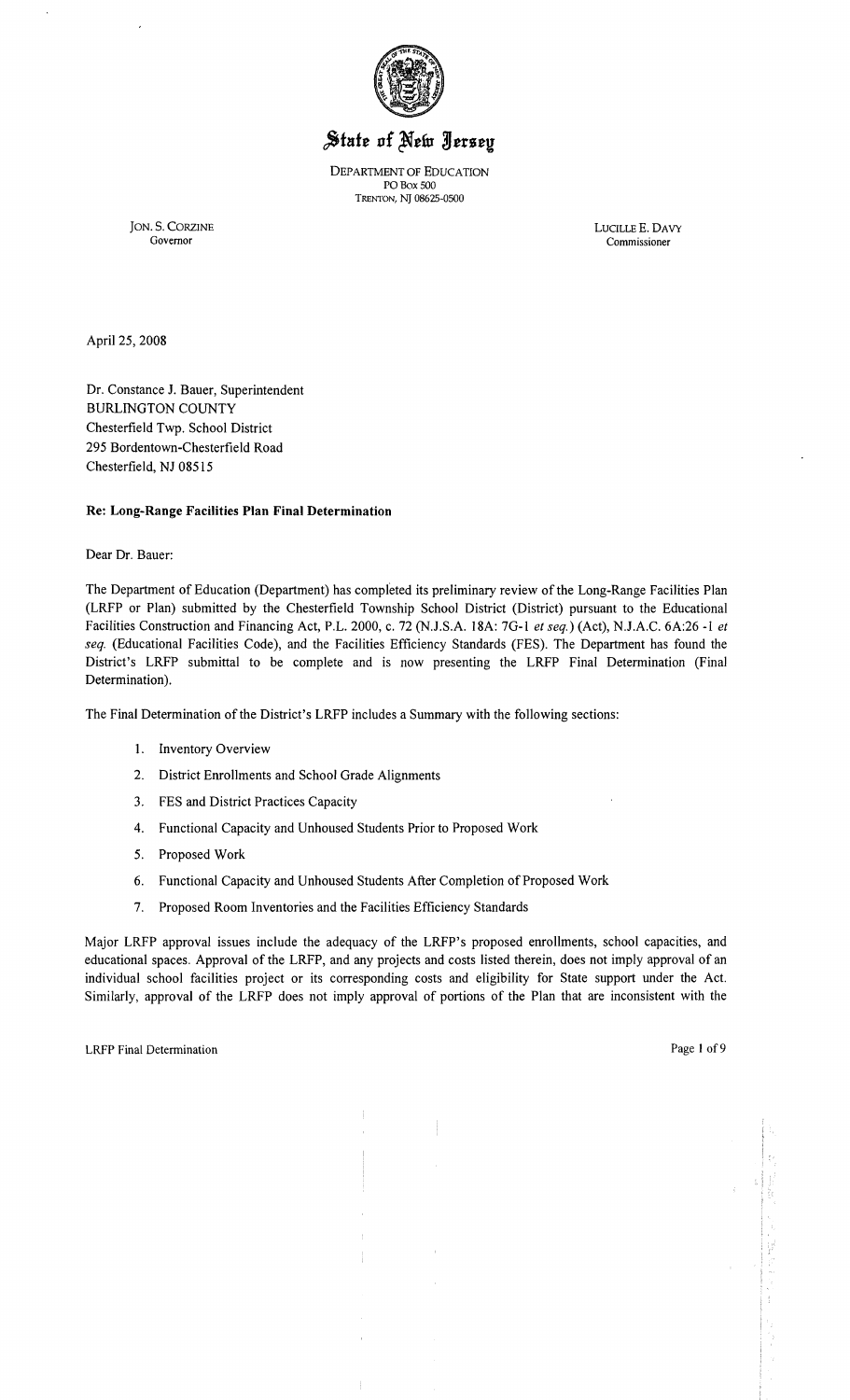Department's FES and proposed building demolition or replacement. Determination of preliminary eligible costs and final eligible costs will be made at the time of the approval of a particular school facilities project pursuant to NJ.S.A. 18A:7G-5. The District must submit a feasibility study as part of the school facilities project approval process, pursuant to NJ.S.A. 18A:7G-7b, to support proposed building demolition or replacement. The feasibility study should demonstrate that a building might pose a risk to the safety of the occupants after rehabilitation or that rehabilitation is not cost-effective.

Following the approval of the LRFP, the District may submit an amendment to the approved LRFP for Department review. Unless and until an amendment to the LRFP is submitted to and approved by the Commissioner of the Department pursuant to NJ.S.A. 18A:7G-4(c), the approved LRFP shall remain in effect. The District may proceed with the implementation of school facilities projects that are consistent with the approved LRFP whether or not the school facilities project contains square footage that may be ineligible for State support.

We trust that this document will adequately explain the Final Determination and allow the District to move forward with the initiation of projects within its LRFP. Please contact H. Lyle Jones, Regional Director at the Office of School Facilities at (609) 943.5452 with any questions or concerns that you may have.

Sincerely,

Frida Eday

Lucille E. Davy Commissioner

Enclosure

c: Willa Spicer, Deputy Commissioner John Hart, Chief of Staff Rochelle Hendricks, Assistant Commissioner, Division of District and School Improvement William King, Assistant Commissioner Kathryn Forsyth, Director of Public Information Lester W. Richens, Burlington County Executive Superintendent of Schools Bernard E. Piaia, Director, School Facilities, Office of the Chief of Staff H. Lyle Jones, Regional Director, School Facilities, Office of the Chief of Staff Glenn Ferguson, County Manager, School Facilities, Office of the Chief of Staff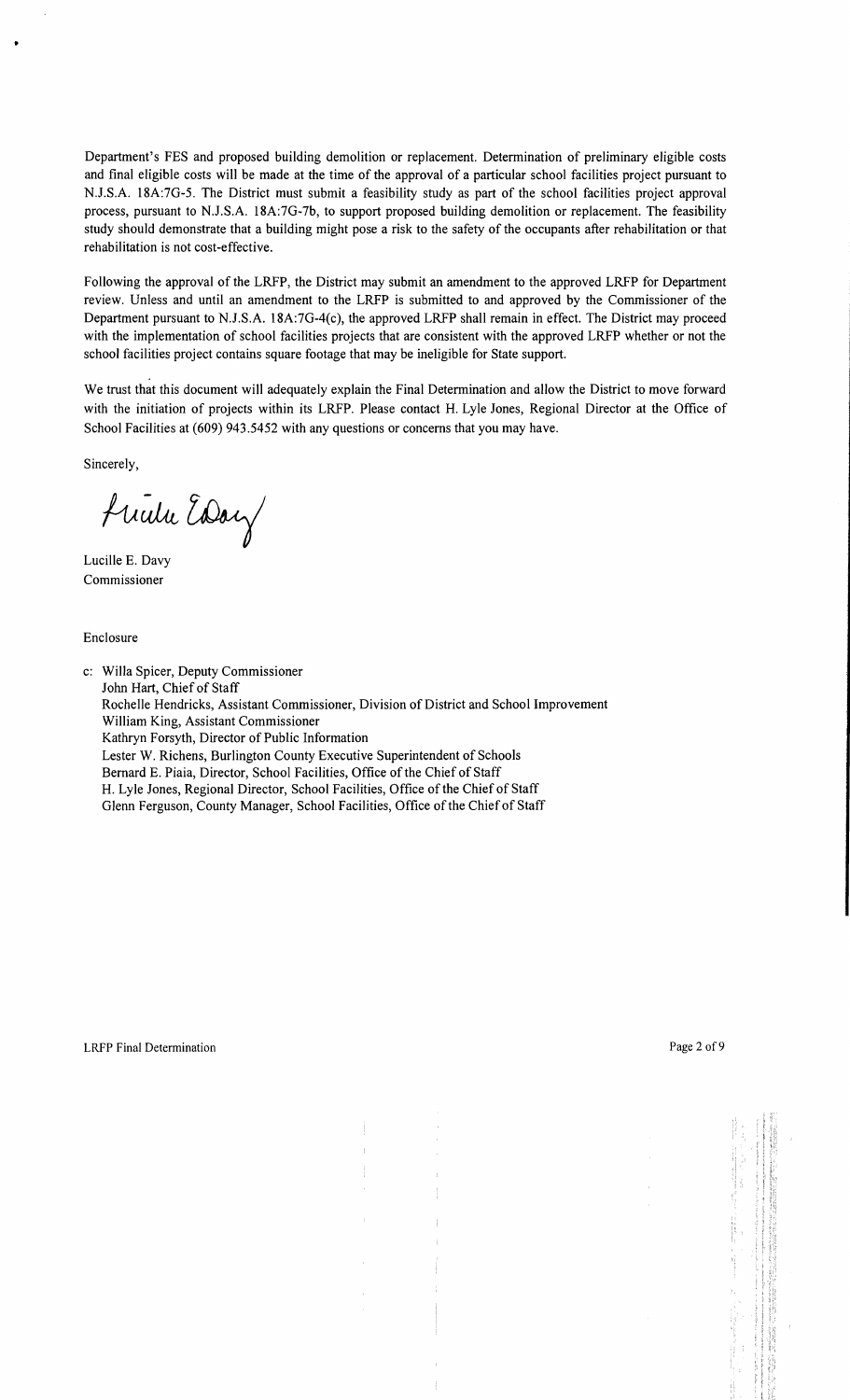## LONG-RANGE FACILITIES PLAN

## **Final Determination Summary**

## Chesterfield Township School District

The Department of Education (Department) has completed its review of the Long-Range Facilities Plan (LRFP or Plan) submitted by the Chesterfield Township School District (District) pursuant to the Educational Facilities Construction and Financing Act, P.L. 2000, c.72 (N.J.S.A. 18A:7G-I *et seq.)* (Act), N.J.A.C. 6A:26-1 et seq. (Educational Facilities Code), and the Facilities Efficiency Standards (FES).

This is the Department's Final Determination Summary (Summary) of the LRFP. The Summary is based on the standards set forth in the Act, the Educational Facilities Code, the FES, District entered data in the LRFP and Project Application and Tracking System (LRFP website), and District supplied supporting documentation. The Summary consists of seven sections. The referenced reports in *italic* text are standard LRFP reports available on the Department's LRFP website.

#### 1. Inventory Overview

The District provides services for students in grades K-6. The predominant existing school grade configuration is K-6. The predominant proposed school grade configuration is K-6. The District is classified as an "Under 55" district for funding purposes.

The District identified existing and proposed schools, sites, buildings, playgrounds, playfields, and parking lots in its LRFP. The total number of existing and proposed district-owned or leased schools, sites, and buildings are listed in Table I. A detailed description of each asset can be found in the LRFP website report titled *"Site Asset Inventory Report. "* 

|                                                      | <b>Existing</b> | Proposed |
|------------------------------------------------------|-----------------|----------|
| Sites:                                               |                 |          |
| Total Number of Sites                                |                 |          |
| Number of Sites with no Buildings                    |                 |          |
| Number of Sites with no Instructional Buildings      |                 |          |
| <b>Schools and Buildings:</b>                        |                 |          |
| <b>Total Number of Schools</b>                       |                 |          |
| <b>Total Number of Instructional Buildings</b>       |                 |          |
| Total Number of Administrative and Utility Buildings |                 | Ω        |
| Total Number of Athletic Facilities                  |                 |          |
| Total Number of Parking Facilities                   |                 |          |
| <b>Total Number of Temporary Facilities</b>          |                 |          |

#### Table 1: Inventory Summary

 $\mathfrak{f}$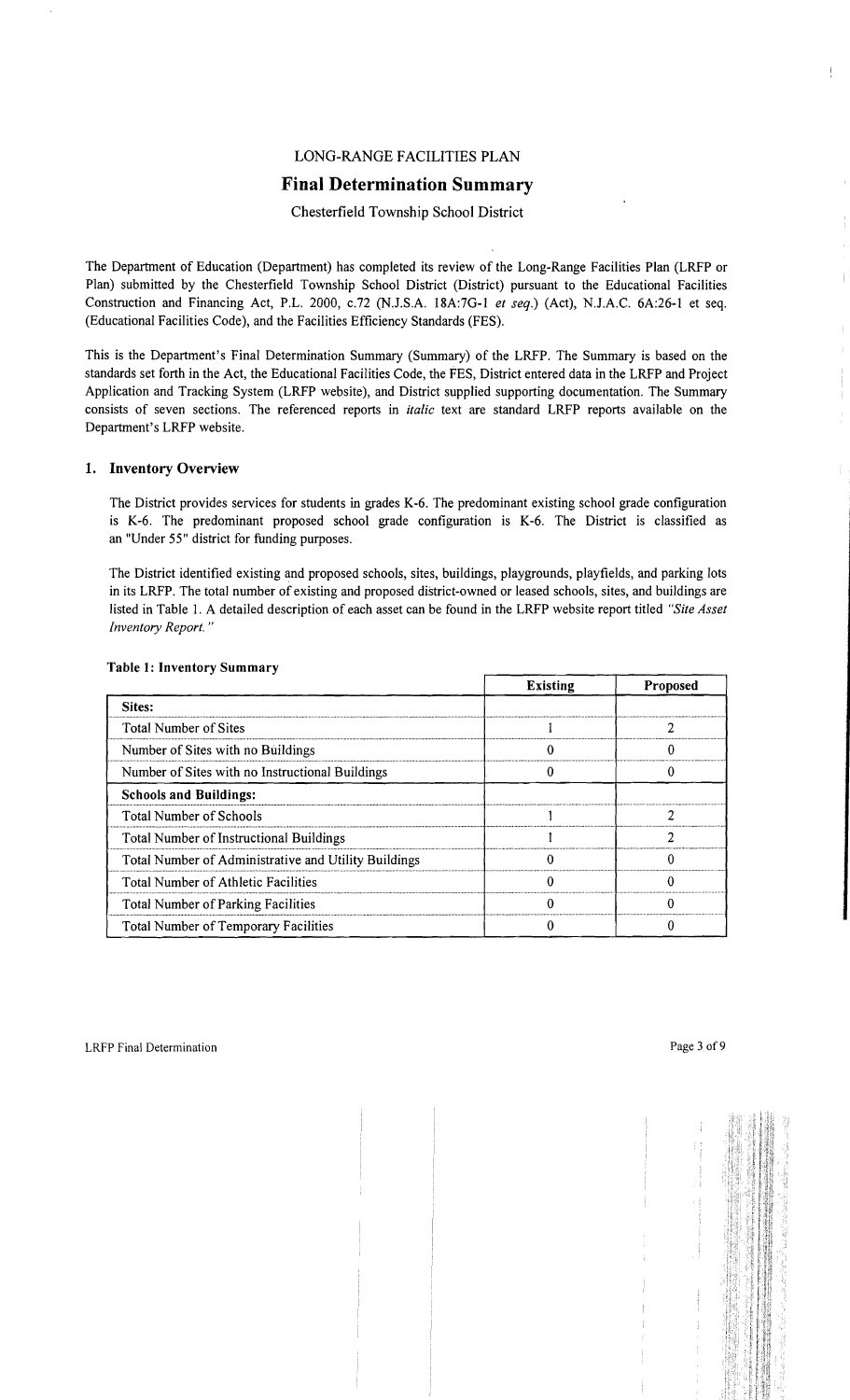As directed by the Department, incomplete school facilities projects that have project approval from the Department are represented as "existing" in the Plan. District schools with incomplete approved projects that include new construction or the reconfiguration of existing program space are as follows: N/A.

Major conclusions are as follows:

- The District is proposing to increase the existing number of District-owned or leased sites.
- The District is proposing to maintain the existing number of District-owned or operated schools.
- The District is proposing to increase the existing number of District-owned or leased instructional buildings. The District is proposing to none selected the existing number of District-owned or leased non-instructional buildings.

FINDINGS The Department has determined that the proposed inventory is adequate for review of the District's LRFP. However, the LRFP determination does not imply approval of an individual school facilities project listed within the LRFP. The District must submit individual project applications for project approval. If building demolition or replacement is proposed, the District must submit a feasibility study, pursuant to NJ.S.A. 18A:7G-7b, as part of the application for the specific school facilities project.

## 2. District Enrollments and School Grade Alignments

The District determined the number of students, or "proposed enrollments," to be accommodated in the LRFP on a district-wide basis and in each school. The District's existing and proposed enrollments and the cohortsurvival projection provided by the Department on the LRFP website are listed in Table 2. Detailed information can be found in the LRFP website report titled *"Enrollment Projection Detail.* " Existing and proposed school enrollments and grade alignments can be found in the report titled *"Enrollment and School Grade Alignment. "* 

|                             | <b>Actual Enrollments</b><br>2005 | <b>District Proposed</b><br><b>Enrollments</b> | <b>Department's LRFP</b><br><b>Website Projection</b> |
|-----------------------------|-----------------------------------|------------------------------------------------|-------------------------------------------------------|
| Grades K-12:                |                                   |                                                |                                                       |
| Grades K-5, including SCSE  | 301                               | 778                                            | 351                                                   |
| Grades 6-8, including SCSE  | 47                                |                                                | 51                                                    |
| Grades 9-12, including SCSE |                                   |                                                |                                                       |
| <b>District Totals</b>      | 348                               | 906                                            | 402                                                   |
| Pre-Kindergarten:           |                                   |                                                |                                                       |
| Pre-Kindergarten, Age 3     |                                   |                                                |                                                       |
| Pre-Kindergarten, Age 4     |                                   |                                                |                                                       |
| Pre-Kindergarten, SCSE      |                                   |                                                |                                                       |

#### Table 2: Enrollment Comparison

*"SCSE"* = *Self-Contained Special Education* 

Major conclusions are as follows:

The District did not elect to use the Department's LRFP website projection. Supporting documentation was submitted to the Department as required to justify the proposed enrollments.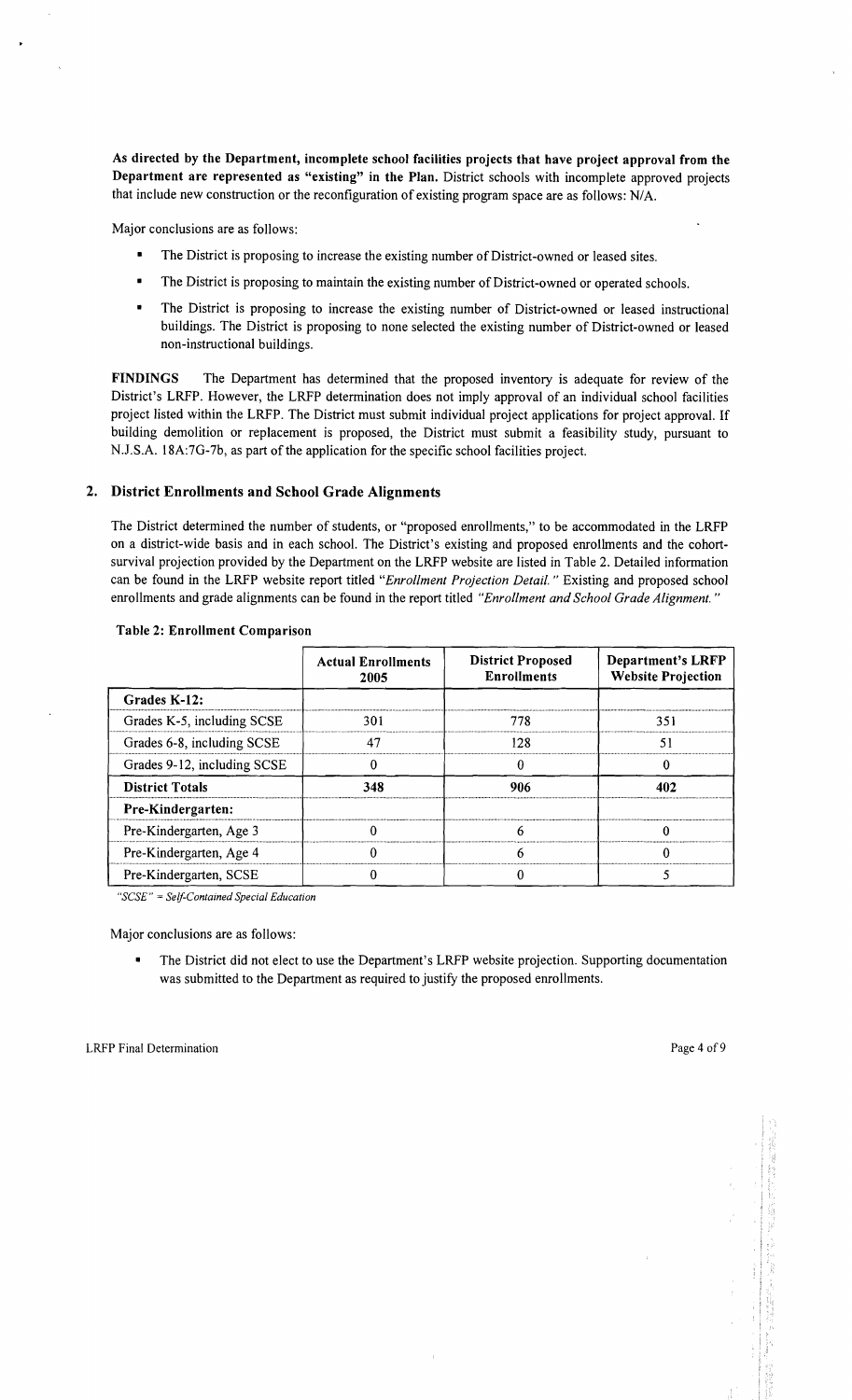- The District is planning for increasing enrollments.
- The District is not an ECPA (Early Childhood Program Aid) District.

FINDINGS The Department has determined that the District's proposed enrollments are supportable for review of the District's LRFP. The Department will require a current enrollment projection at the time an application for a school facilities project is submitted incorporating the District's most recent Fall Enrollment Report in order to verify that the LRFP's planned capacity is appropriate for the updated enrollments.

## 3. FES and District Practices Capacity

The proposed room inventories for each school were analyzed to determine whether the LRFP provides adequate capacity for the proposed enrollments. Two capacity calculation methods, called *"FES Capacity"* and *"District Practices Capacity,* " were used to assess existing and proposed school capacity in accordance with the FES and District program delivery practices. A third capacity calculation, called *"Functional Capacity, "*  determines Unhoused Students and potential State support for school facilities projects. Functional Capacity is analyzed in Section 5 of this Summary.

- *FES Capacity* only assigns capacity to pre-kindergarten *(if district-owned or operated),* kindergarten, general, and self-contained special education classrooms. No other room types are considered to be capacity-generating. Class size is based on the FES and is prorated for classrooms that are sized smaller than FES classrooms. FES Capacity is most accurate for elementary schools, or schools with non-departmentalized programs, in which instruction is "homeroom" based. This capacity calculation may also be accurate for middle schools depending upon the program structure. However, this method usually significantly understates available high school capacity since specialized spaces that are typically provided in lieu of general classrooms are not included in the capacity calculations.
- *District Practices Capacity allows the District to include specialized room types in the capacity* calculations and adjust class size to reflect actual practices. This calculation is used to review capacity and enrollment coordination in middle and high schools.

A capacity utilization factor in accordance with the FES is included in both capacity calculations. A 90% capacity utilization rate is applied to classrooms serving grades K-8. An 85% capacity utilization rate is applied to classrooms serving grades 9-12. No capacity utilization factor is applied to preschool classrooms.

Table 3 provides a summary of existing and proposed district-wide capacities. Detailed information can be found in the LRFP website report titled *"FES and District Practices Capacity. "* 

|                                         | <b>Total FES Capacity</b> | <b>Total District Practices Capacity</b> |
|-----------------------------------------|---------------------------|------------------------------------------|
| $(A)$ Proposed Enrollments              | 918                       | 918                                      |
| (B) Existing Capacity                   | 230                       | 241                                      |
| *Existing Capacity Status $(B)$ - $(A)$ | -687                      | -676                                     |
| $(C)$ Proposed Capacity                 | 1081                      | 855                                      |
| (C)-(A) *Proposed Capacity Status (C)-  | 163                       |                                          |

## Table 3: FES and District Practices Capacity Summary

\* *Positive numbers signify surplus capacity, negative numbers signify inadequate capacity. Negative values for District Practices capacity are acceptable* if*proposed enrollments do not exceed 100% capacity utilization.*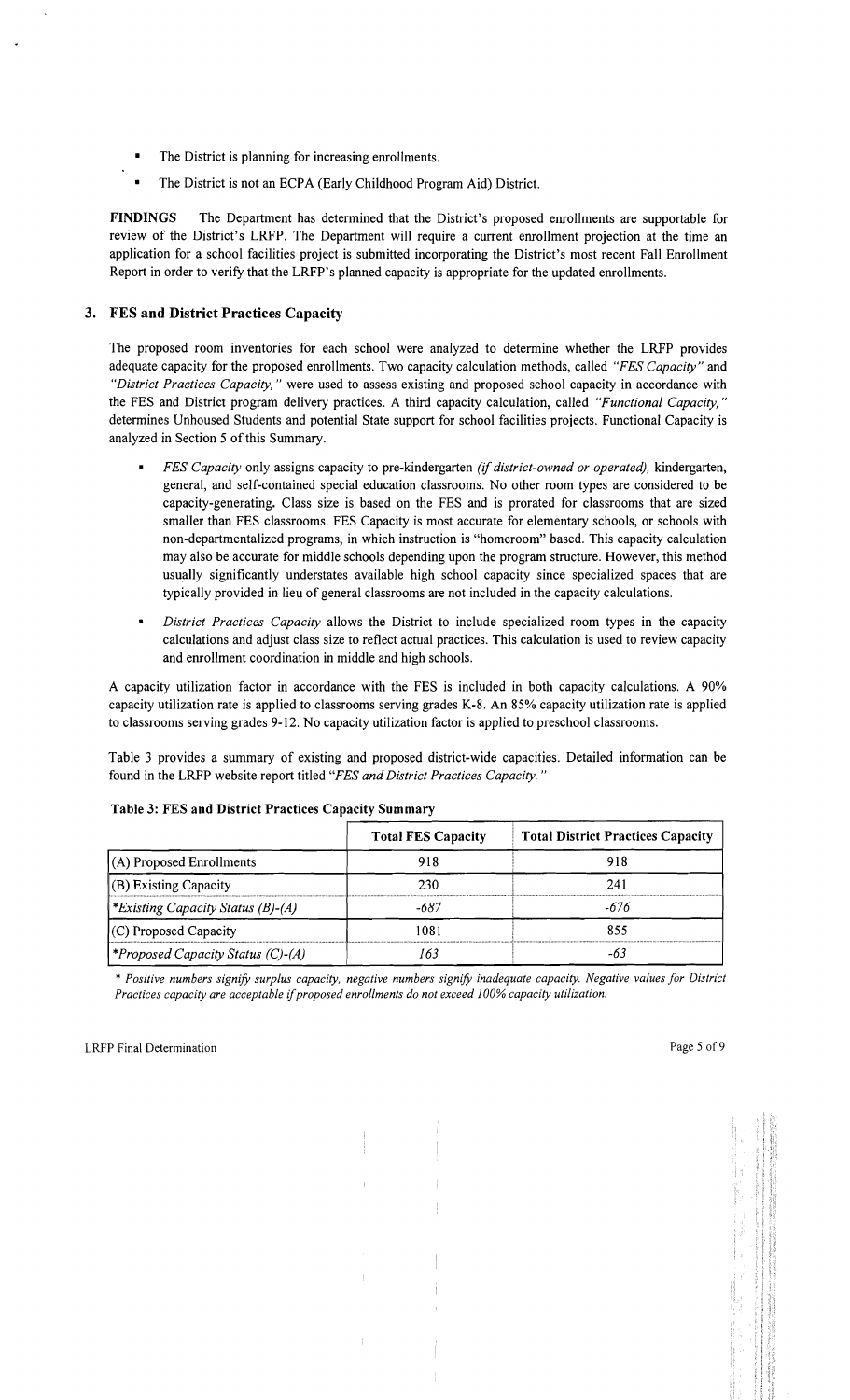Major conclusions are as follows:

- The District has appropriately coordinated proposed school capacities and enrollments in the LRFP.
- Adequate justification has been provided by the District if capacity for a school deviates from the proposed enrollments by more than 5%.

FINDINGS The Department has determined that the proposed District capacity, in accordance with the proposed enrollments, is adequate for review of the District's LRFP. The Department will require a current enrollment projection at the time an application for a school facilities project is submitted, incorporating the District's most recent Fall Enrollment Report, in order to verify that the LRFP's planned capacity meets the District's updated enrollments.

## 4. Functional Capacity and Unhoused Students Prior to Proposed Work

*Functional Capacity* was calculated and compared to the proposed enrollments to provide a preliminary estimate of Unhoused Students and new construction funding eligibility. Functional Capacity is the adjusted gross square footage of a school building *(total gross square feet minus excluded space)* divided by the minimum area allowance per Full-time Equivalent student for the grade level contained therein. Unhoused Students is the number of students projected to be enrolled in the District that exceeds the Functional Capacity of the District's schools pursuant to N.J.A.C. 6A:26-2.2(c).

*"Excluded Square Feet"* in the LRFP Functional Capacity calculation includes (1) square footage exceeding the FES for any pre-kindergarten, kindergarten, general education, or self-contained special education classroom; (2) grossing factor square footage *(corridors, stairs, mechanical rooms, etc.)* that exceeds the FES allowance, and (3) square feet proposed to be demolished or discontinued from use. Excluded square feet may be revised during the review process for individual school facilities projects.

Table 4 provides a preliminary assessment of Functional Capacity, Unhoused Students, and Estimated Maximum Approved Area for the various grade groups in accordance with the FES. Detailed information concerning the calculation and preliminary excluded square feet can be found in the LRFP website reports titled *"Functional Capacity and Unhoused Students"* and *"Functional Capacity Excluded Square Feet. "* 

|                        | A<br>Proposed<br>Enrollment | Estimated<br>Existing<br>Functional<br>Capacity | $C = A-B$<br>Unhoused<br>Students | D<br>Area<br>Allowance<br>(gsf/students) | $E = C \times D$<br><b>Estimated Maximum</b><br>Approved Area for<br><b>Unhoused Students</b> |
|------------------------|-----------------------------|-------------------------------------------------|-----------------------------------|------------------------------------------|-----------------------------------------------------------------------------------------------|
| Elementary $(K-5)^*$   | 778                         | 0.00                                            | 778                               | 125.00                                   | 97,250                                                                                        |
| Middle $(6-8)$         | 128                         | 0.00                                            | 128                               | 134.00                                   | 17,152                                                                                        |
| High (9-12)            | 0                           | 0.00                                            | 0                                 | 151.00                                   |                                                                                               |
| <b>District Totals</b> | 918                         | 0.00                                            |                                   |                                          |                                                                                               |

## Table 4: Functional Capacity and Unhoused Students Prior to Proposed Work

\**Pre-kindergarten students are not included in the calculations.* 

NOTE: *The district is proposing the demolition of the existing K-6 school and proposing to build a new elementary school, therefore Table* 4 *shows no existingfunctional capacity.*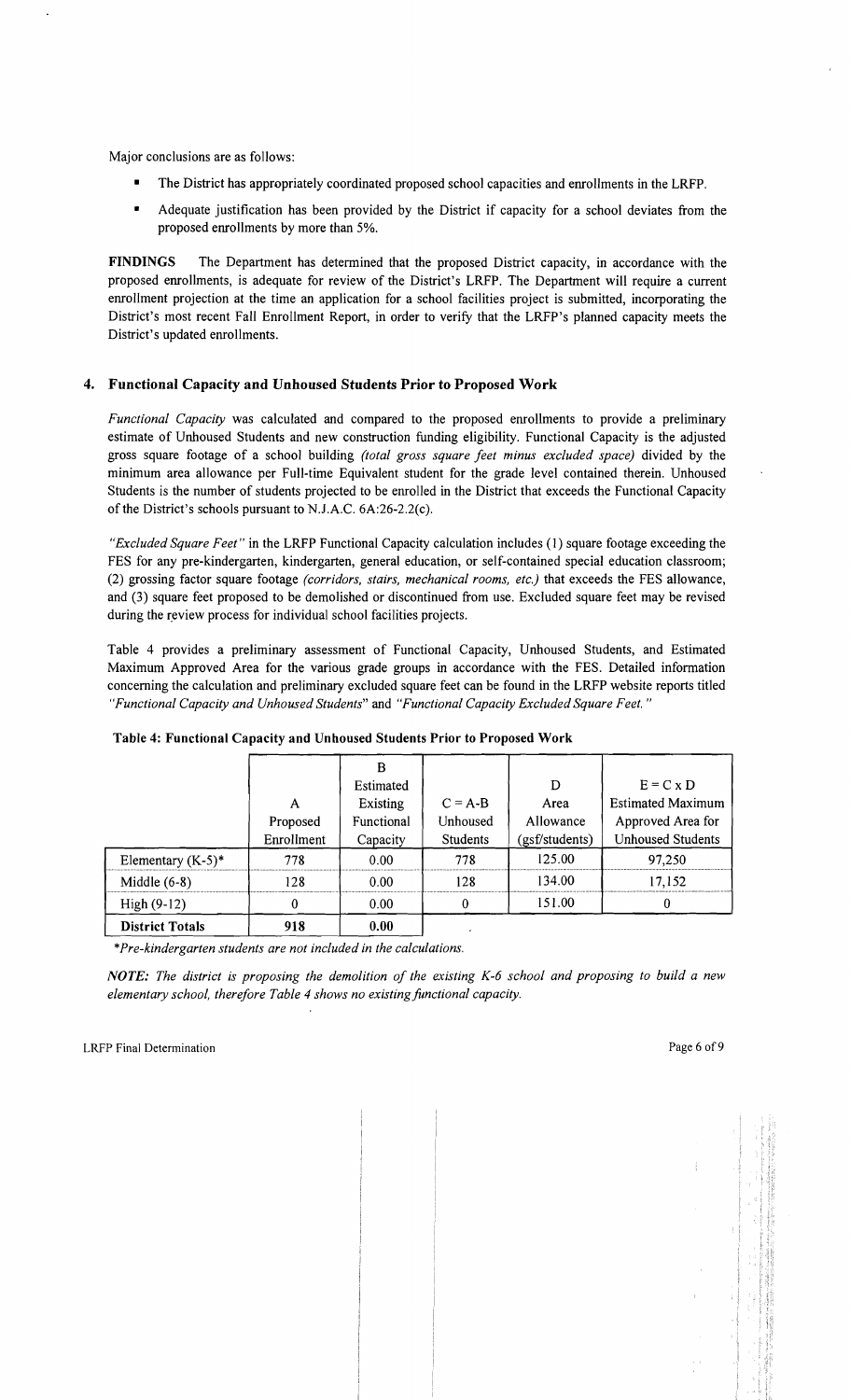Major conclusions are as follows:

- The calculations for "Estimated Existing Functional Capacity" do not include school facilities projects that have been approved by the Department but were not under construction or complete at the time of Plan submission.
- The District, based on the preliminary LRFP assessment, does not have Unhoused Students for the following FES grade groups: n/a.
- The District, based on the preliminary LRFP assessment, has Unhoused Students for the following FES grade groups: Grades K~5, 6-8.
- The District is not an ECPA District. Therefore, general education pre-kindergarten students are not included in the calculations.
- The District is proposing to demolish or discontinue the use of existing District-owned instructional space. The Functional Capacity calculation excludes square feet proposed to be demolished or discontinued for the following FES grade groups: n/a.

FINDINGS Functional Capacity and Unhoused Students calculated in the LRFP are preliminary estimates. Justification for square footage in excess of the FES and the determination of additional excluded square feet, Preliminary Eligible Costs (PEC), and Final Eligible Costs (FEC) will be included in the review process for specific school facilities projects. A feasibility study undertaken by the District is required if building demolition or replacement is proposed per N.J.A.C. 6A:26-2.3(b)(10).

## , 5. Proposed Work

The District was instructed to review the condition of its facilities and sites and to propose corrective *"system"*  and *"inventory"* actions in its LRFP. *"System"* actions upgrade existing conditions without changing spatial configuration or size. Examples of system actions include new windows, finishes, and mechanical systems. *"Inventory"* actions address space problems by removing, adding, or altering sites, schools, buildings and rooms. Examples of inventory actions include building additions, the reconfiguration of existing walls, or changing room use.

Table 5 summarizes the type of work proposed in the District's LRFP for instructional buildings. Detailed information can be found in the LRFP website reports titled *"Site Asset Inventory," "LRFP Systems Actions Summary,* " *and "LRFP Inventory Actions Summary. "* 

| <b>Type of Work</b>                                            | Work Included in LRFP |  |  |
|----------------------------------------------------------------|-----------------------|--|--|
| <b>System Upgrades</b>                                         | Yes                   |  |  |
| <b>Inventory Changes</b>                                       |                       |  |  |
| Room Reassignment or Reconfiguration                           |                       |  |  |
| <b>Building Addition</b>                                       | N٥                    |  |  |
| New Building                                                   | Yes                   |  |  |
| Partial or Whole Building Demolition or Discontinuation of Use | /es                   |  |  |
| New Site                                                       | Y es                  |  |  |

Table 5: Proposed Work for Instructional Buildings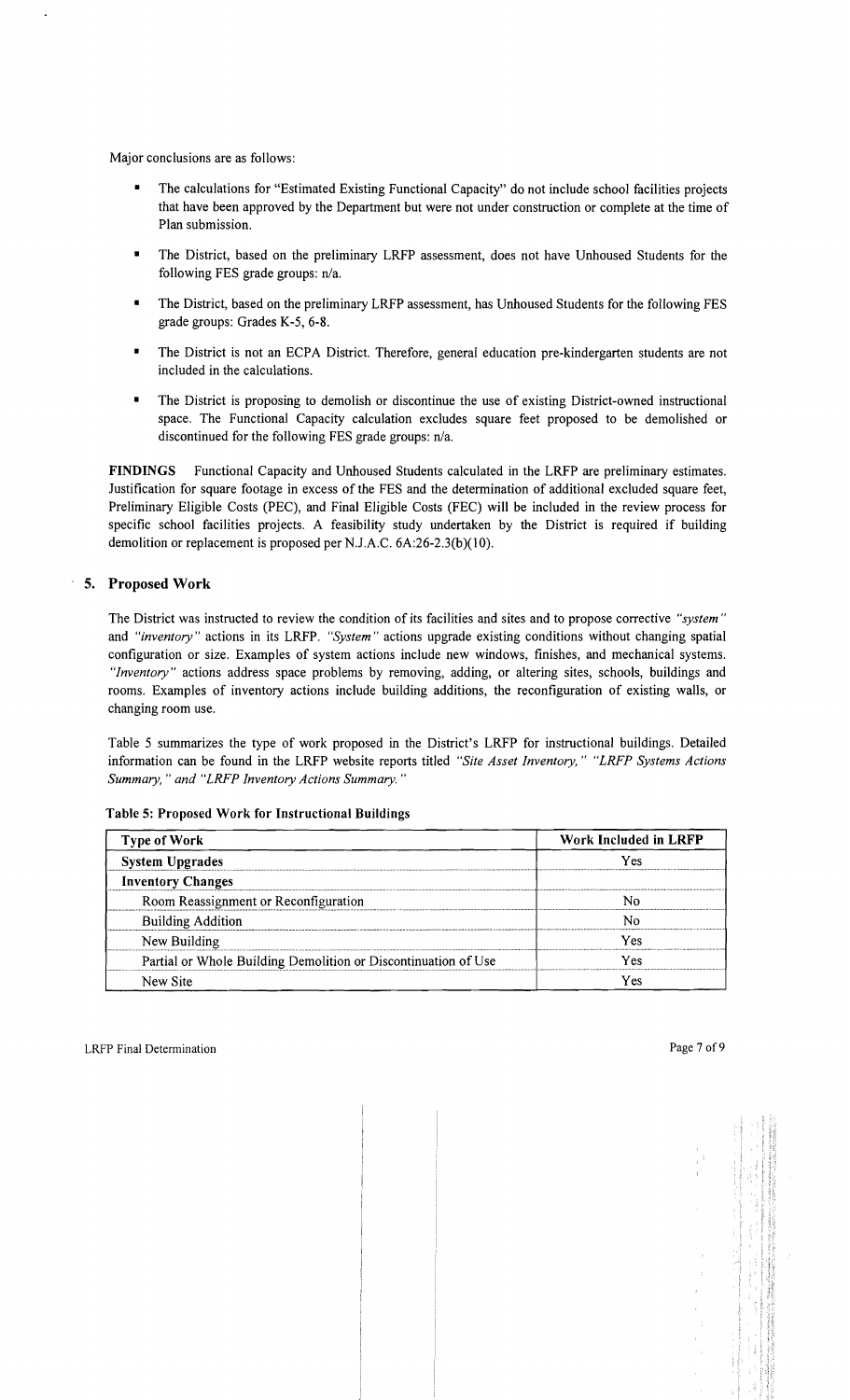Major conclusions are as follows:

- The District has not proposed system upgrades in one or more instructional buildings.
- The District has proposed inventory changes, including new construction, in one or more instructional buildings.
- The District has proposed new construction in lieu of rehabilitation in one or more instructional buildings.

Please note that costs represented in the LRFP are for capital planning purposes only. Estimated costs are not intended to represent preliminary eligible costs or final eligible costs of approved school facilities projects.

The Act (NJ.S.A. 18A:7G-7b) provides that all school facilities shall be deemed suitable for rehabilitation unless a pre-construction evaluation undertaken by the District demonstrates to the satisfaction of the Commissioner that the structure might pose a risk to the safety of the occupants even after rehabilitation or that rehabilitation is not cost-effective. Pursuant to N.J.A.C.  $6A:26-2.3(b)(10)$ , the Commissioner may identify school facilities for which new construction is proposed in lieu of rehabilitation for which it appears from the information presented that new construction is justified, provided, however, that for such school facilities so identified, the District must submit a feasibility study as part of the application for the specific school facilities project. The cost of each proposed building replacement is compared to the cost of additions or rehabilitation required to eliminate health and safety deficiencies and to achieve the District's programmatic model.

Facilities used for non-instructional or non-educational purposes are ineligible for State support under the Act. However, projects for such facilities shall be reviewed by the Department to determine whether they are consistent with the District's LRFP and whether the facility, if it is to house students (full or part time) conforms to educational adequacy requirements. These projects shall conform to all applicable statutes and regulations.

FINDINGS The Department has determined that the proposed work is adequate for review of the District's LRFP. However, Department approval of proposed work in the LRFP does not imply that the District may proceed with a school facilities project. The District must submit individual project applications with cost estimates for Department project approval. Both school facilities project approval and other capital project review require consistency with the District's approved LRFP.

## 6. Functional Capacity and Unhoused Students After Completion of Proposed Work

The *Functional Capacity* of the District's schools *after* completion of the scope of work proposed in the LRFP was calculated to highlight any remaining Unhoused Students.

Table 6 provides a preliminary assessment of Unhoused Students and Estimated Remaining Maximum Area after completion of new construction proposed in the LRFP, if applicable. Detailed information concerning the calculation can be found in the website report titled *"Functional Capacity and Unhoused Students."*